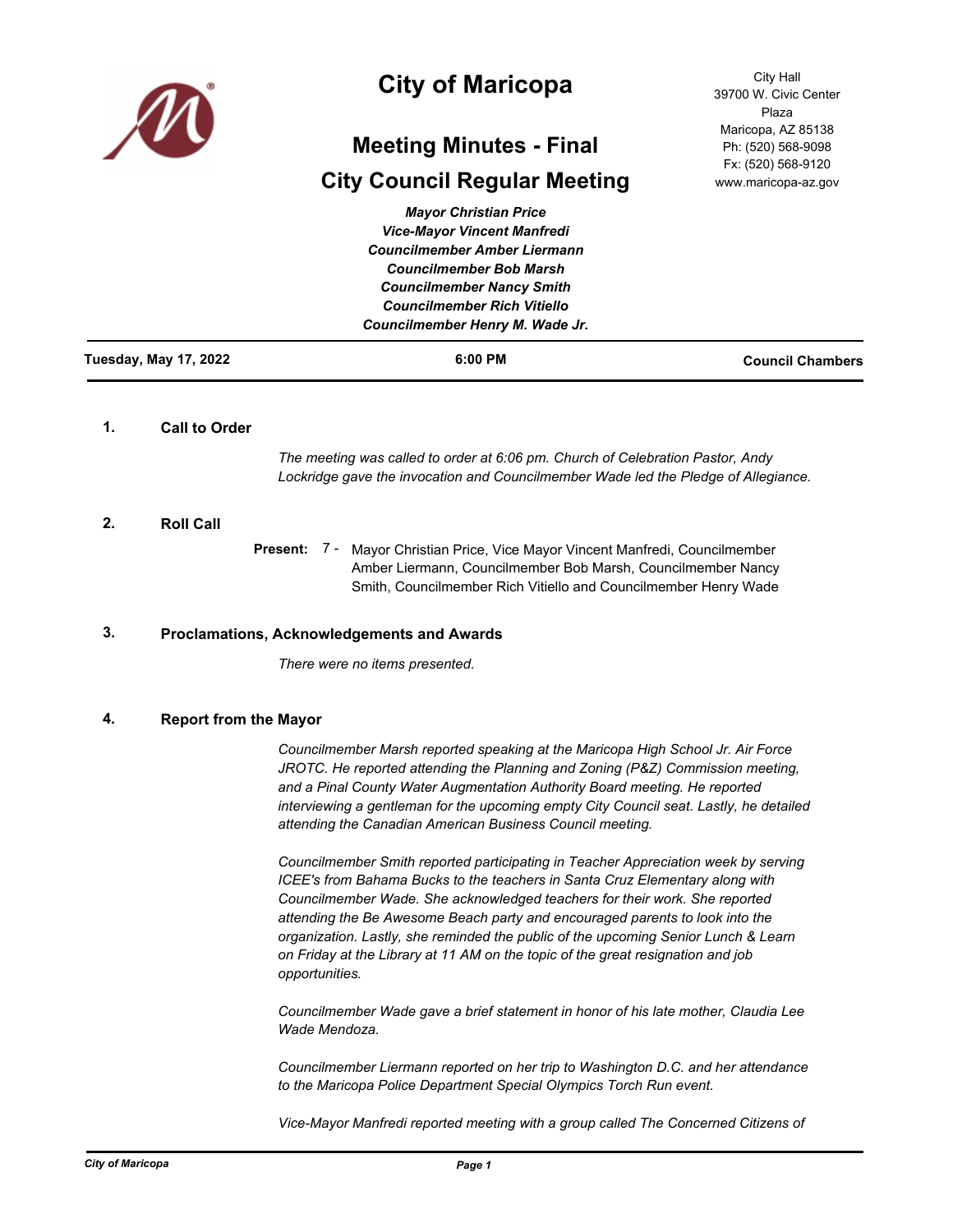*Maricopa. He stated on Thursday he would host a Facebook Live stream to answer questions on transportation. He reported also participating in the Jr. ROTC event as well.* 

*Mayor Price reported on Washington D.C. with the Greater Phoenix Economic Council. He elaborated on the organization and the trip. He emphasized the importance of building relationships.*

### **5. Report from the City Manager**

*There were no items reported.*

### **6. Call to the Public**

*Susan Buonsante expressed concerns that the voices from the community were not being heard. She addressed concerns with traffic, home values and infrastructure with the recent development projects.* 

*Ron Angerame expressed concerns that the traffic on State Route (SR) 347 would be worsened by the addition of high density housing. He stated development fees should be competitive to Phoenix's and elaborated.* 

*Linda T. commented on international affairs regarding the pandemic.*

### **7. Consent Agenda**

*Agenda Item 7.3 was moved to the first item of the Regular Agenda section.*

#### **Approval of the Consent Agenda**

**A motion was made by Councilmember Rich Vitiello, seconded by Councilmember Henry Wade, to Adopt the Consent Agenda .The motion carried unanimously.**

**7.1 [RES 22-27](http://maricopa.legistar.com/gateway.aspx?m=l&id=/matter.aspx?key=11229)** A Resolution of the Mayor and City Council of the City of Maricopa, Arizona, accepting public improvements and maintenance responsibility for all local internal streets within Parcel I of the Tortosa South subdivision, into the City street/road maintenance system. Discussion and Action.

#### **This Resolution was Approved.**

**7.2 [RES 22-28](http://maricopa.legistar.com/gateway.aspx?m=l&id=/matter.aspx?key=11230)** A Resolution of the Mayor and City Council of the City of Maricopa, Arizona, accepting public improvements and maintenance responsibility for all local internal streets within Parcel H of the Tortosa South subdivision, into the city street/road maintenance system H. Discussion and Action.

#### **This Resolution was Approved.**

**7.4 [ORD 22-13](http://maricopa.legistar.com/gateway.aspx?m=l&id=/matter.aspx?key=11245)** An Ordinance of the Mayor and City Council of the City of Maricopa, Arizona, amending Section 2.05.090 of the Maricopa City Code regarding the Vice-Mayor and providing for severability and the effective date thereof. Discussion and Action.

#### **This Ordinance was Approved.**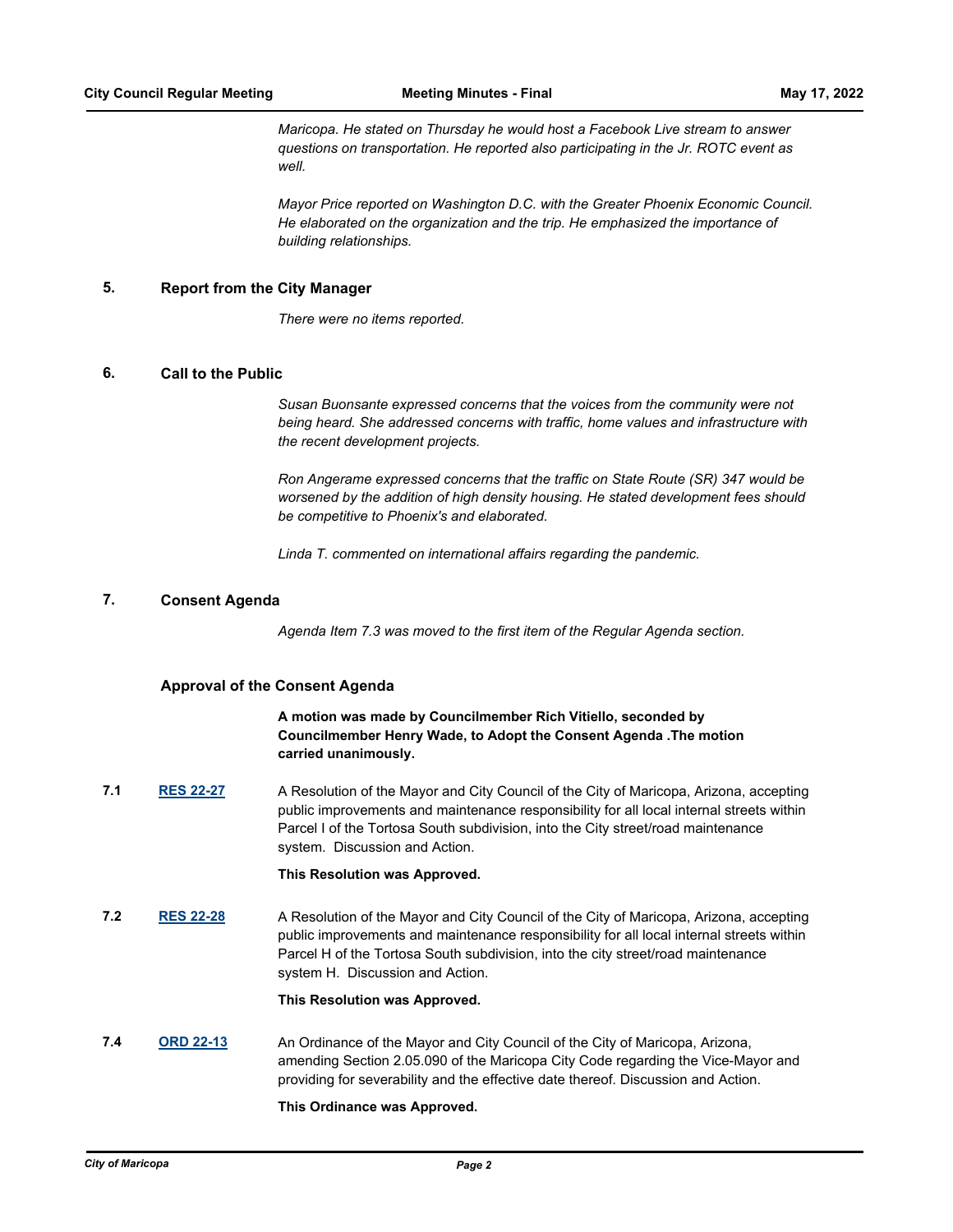| 7.5 | <b>RES 22-29</b>  | A Resolution of the Mayor and City Council of the City of Maricopa, Arizona, approving<br>and adopting an Amended and Restated Development Agreement between the City of<br>Maricopa and Vestar Arizona XLIX, LLC, in compliance with A.R.S. § 9-500.05.<br>Discussion and Action.                                  |
|-----|-------------------|---------------------------------------------------------------------------------------------------------------------------------------------------------------------------------------------------------------------------------------------------------------------------------------------------------------------|
|     |                   | This Resolution was Approved.                                                                                                                                                                                                                                                                                       |
| 7.6 | <b>MIN 22-23</b>  | Approval of Minutes from the May 3, 2022 City Council Regular meeting. Discussion<br>and Action.                                                                                                                                                                                                                    |
|     |                   | This Minutes was Approved.                                                                                                                                                                                                                                                                                          |
| 7.7 | <b>ORD 22-12</b>  | An Ordinance of the Mayor and City Council of the City of Maricopa, Arizona,<br>amending Section $1.10.010(B)(3)(a)$ of the Maricopa City Code relating to the authority<br>to file a complaint for civil code enforcement and providing for severability and the<br>effective date thereof. Discussion and action. |
|     |                   | This Ordinance was Approved.                                                                                                                                                                                                                                                                                        |
| 7.8 | <b>MISC 22-17</b> | The Mayor and City Council shall discuss and take action on accepting the resignation<br>of Mayor Price. Discussion and Action.                                                                                                                                                                                     |

**This Miscellaneous Item was Approved.**

## **8. Regular Agenda and/or Public Hearings**

**7.3 [SUB 22-02](http://maricopa.legistar.com/gateway.aspx?m=l&id=/matter.aspx?key=11241)** The Mayor and City Council shall discuss and take action to approve subdivision cases #SUB 21-50, -37, -43 and -47, four (4) final plats for Sorrento - Phase 2, to subdivide 102.57 acres of land into 455 single-family residential lots. Discussion and Action.

> *Mayor Read stated staff requested an amendment with an additional note to each of the Final Plats that reads: "Property owner or Homeowners Association will assume responsibility for the monthly operating and maintenance costs for all streetlights within the development and adjacent arterials."*

**A motion was made by Vice Mayor Manfredi, seconded by Councilmember Smith, that this Subdivision be Approved as Amended. The motion carried by a unanimous vote.**

**8.1 [APP 22-02](http://maricopa.legistar.com/gateway.aspx?m=l&id=/matter.aspx?key=11248)** The Mayor and City Council shall discuss and possibly take action on making an appointment to fill the vacancy on the Age-Friendly Advisory Committee. Discussion and Action.

*Councilmember Vitiello nominated Al Juarez III to the Age-Friendly Committee.*

## **A motion was made by Councilmember Vitiello, seconded by Vice Mayor Manfredi, that this Appointment be Appointed. The motion carried by a unanimous vote.**

**8.2 [PRES 22-04](http://maricopa.legistar.com/gateway.aspx?m=l&id=/matter.aspx?key=11247)** The Mayor and City Council shall hear a presentation from Global Water Resources. Discussion only.

*Jon Corwin with Global Water gave a PowerPoint presentation. Discussion ensued.*

## **The Presentation was heard.**

**8.3 [PH 22-10](http://maricopa.legistar.com/gateway.aspx?m=l&id=/matter.aspx?key=11227)** The Mayor and City Council shall hear public comment regarding the request by Don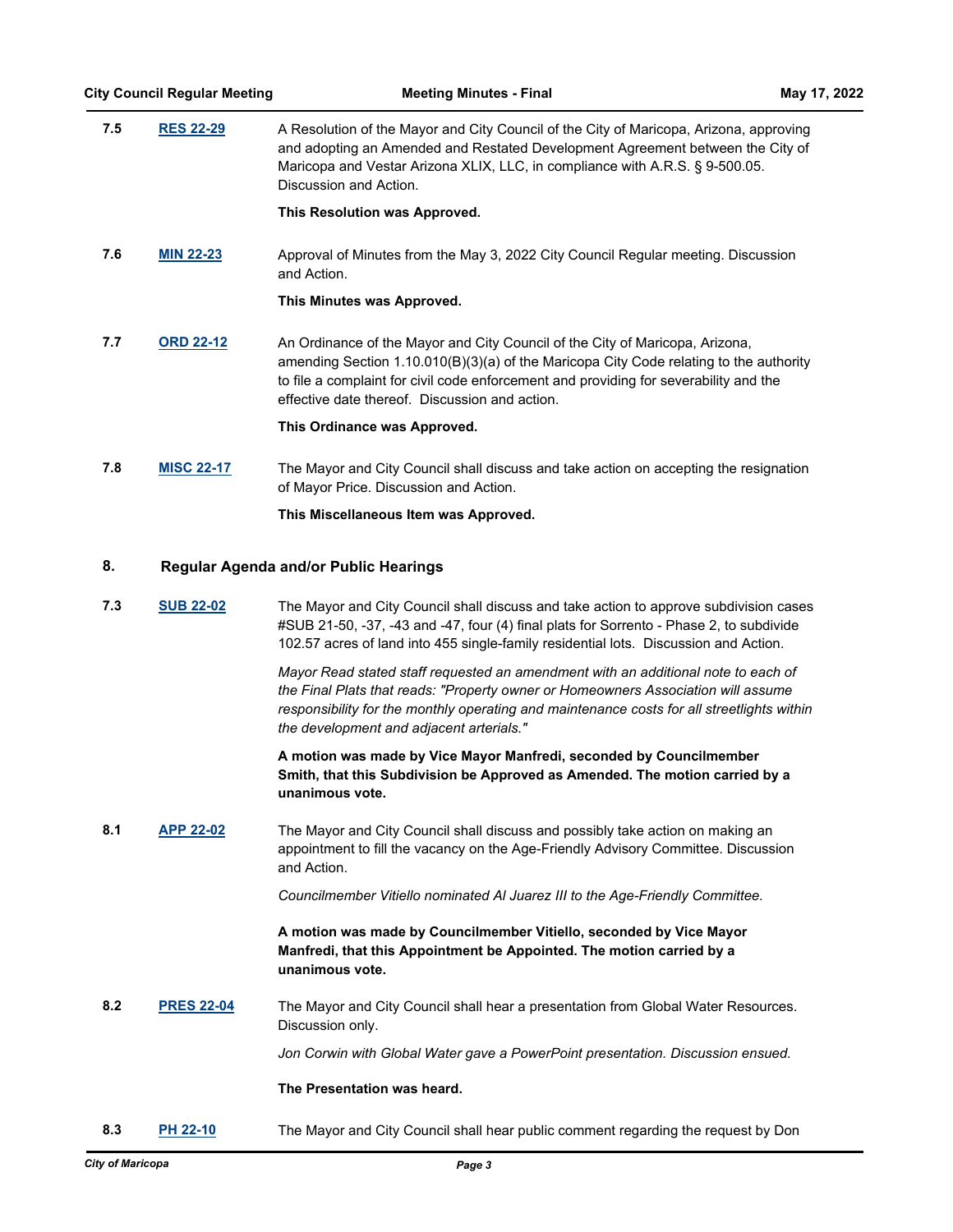Leake of Shelter Asset Management, on behalf of property owner El Dorado 27, LLC to amend the General Plan Future Land Use Map (GPA22-05) and Planned Area Development (PAD22-05) for approximately 25.3 acres generally located northeast corner of N. Porter Rd. and W. Applegate Rd., just north of Maricopa-Casa Grande Hwy.

*Derek Scheerer, Planner II gave a presentation on GPA 22-05 and PAD 22-05, requested by Don Leake of Shelter Asset Management on behalf of El Dorado 27, LLC. He stated the general plan amendment (GPA) would change the existing Public/Institutional (PI) to Mixed Use (MU) and the Planned Area Development from the existing Light Industry & Warehouse (CI-1) to Planned Area Development (PAD). He detailed the site location and information including that it would be a proposed multi-family development of 536 units. He further detailed proposed parking spaces. He provided visuals of the existing and proposed general plan. He provided visuals of the existing and proposed zoning. He discussed the City's 2018 Housing Plan and the adopted housing plan goals including the need for more multi-family housing. He detailed the housing affordability by occupations. He provided conceptual site plans and traffic generation. He stated the proposed amendments would equal a trip reduction of 70 percent and elaborated. He detailed the capacity of Porter Road and concluded it was at 21 percent of its design capacity. He provided the commercial concept and area compatibility. He detailed the public comment process and stated that at the May 9, 2022 Planning and Zoning (P&Z) Commission meeting, members of the public presented concerns on area traffic and incidences of vehicle/dedestrial accidents. He provided statistics from Maricopa Police Department on accidents in the area. He stated the P&Z Commission recommended approval of GPA 22-05 and PAD 22-05, subject to the conditions of approval in the staff report. He stated staff, the applicant and MPD were present for questions. The public hearing was opened at 7:33 PM.*

*Sue Van Gosen expressed concerns with the 4-5 story level height. She stated it would look out of place and set a precedent. She expressed concerns with increased traffic and stated a grocery store was needed on that part of town.* 

*Jeannie Ellis expressed concerns with increased traffic. She stated that school traffic was already an issue.* 

*Dustin Williams expressed concerns with increased traffic and kids safety with all the schools located along Porter Road. He stated there were not enough cross walks and safety measures.* 

*Brittany Pisola expressed concerns with increased traffic to a road that was already dangerous. She discussed her personal experience with walking and driving through the area. She expressed concerns with the lack of school zone speed areas. She stated she agreed with residential, instead of commercial but disagreed with the 5 story height. She stated information was not accessible for the public hearings.*

*Councilmember Smith asked B. Pisola to clarify that she was not opposed to multi-family residential, and just the 5 story. B. Pisola clarified.* 

*Sadie Barnum expressed concerns with water usage and electricity.* 

*Michelle Shiley reiterated she also had no issue with residential, but did not want the 5 story height. She expressed concerns with a lack of commercial sites in the area.* 

*Heather Williams stated she was not within the 600 feet for required notification and*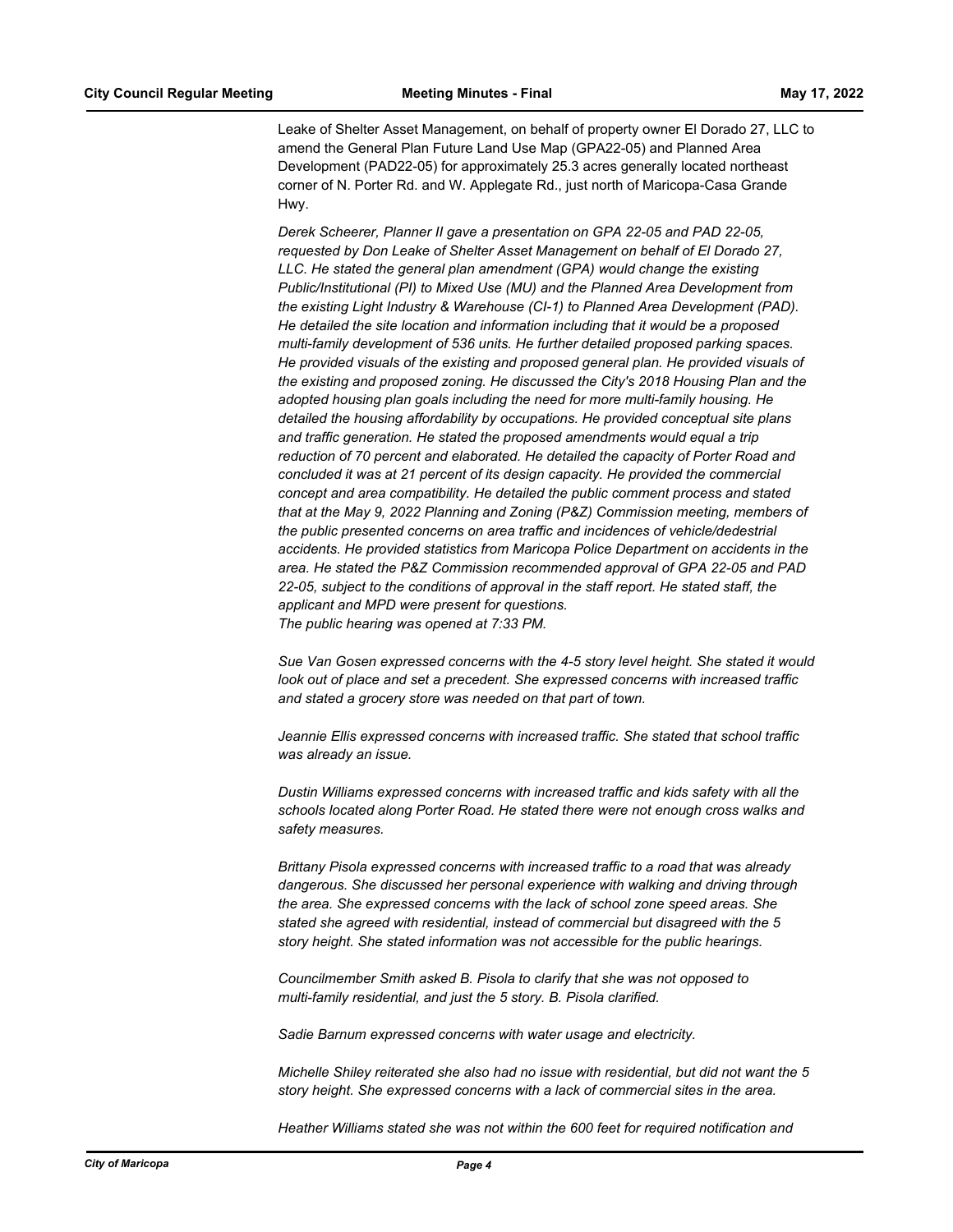*recommended better notification standards. She asked whether more police officers would be hired to account for all the new housing. She expressed concerns with increased traffic and child safety.* 

*Councilmember Smith shared information on state legislation bills that would have taken away local control on affordable housing development. She addressed concerns with SR 347 and the upcoming proposition on the continuation of the half cent tax. She discussed the height of the building and the amenities. She asked the developer verify whether if by putting the same amount of units in 3 stories, meant they would have to lose the amenities. Greg Davis affirmed that would be the case and the height would be free up open space. Councilmember Smith stated she would prefer the amenities. Discussion ensued. Councilmember Smith addressed the traffic concerns and stated that the residential would not create the problem, that the problem was the school traffic. City Manager Horst stated staff had met with schools about their failure to comply with their original traffic plans and were given the summer to revise those plans. He elaborated on enforcement at the beginning of the new school year.* 

*Councilmember Liermann inquired about the schools. City Manager Horst elaborated on the schools safe paths. Councilmember Liermann asked about the 5 story setback design to be less imposing. Mr. Davis elaborated on the design to soften the height. Councilmember Liermann spoke in support of diversified housing.* 

*Councilmember Wade stated that he lived in the Glennwilde community and elaborated on his first-hand experience and shared concerns with the community. He spoke in opposition of a 5 story building. He stated that he agreed there was a need for multi-family housing, but did not agree with the process.* 

*Councilmember Marsh stated he was in favor of intelligent growth and elaborated on the multi village concept. He stated more apartments were needed to support teachers and other workers. He supported the proposed amendments.* 

*The public hearing was closed at 8:22 PM.*

**The Public Hearing was held.**

**8.4 [RES 22-26](http://maricopa.legistar.com/gateway.aspx?m=l&id=/matter.aspx?key=11225)** A Resolution of the Mayor and City Council of the City of Maricopa, Arizona, approving and adopting a Minor General Plan Land Use Amendment to change the land use from Public/Institutional (P) and Mixed Use (MU) to Mixed Use (MU) for approximately 25.3 acres generally located at the northeast corner of N. Porter Rd. and W. Applegate Rd., just north of Maricopa-Casa Grande Highway, within the City of Maricopa incorporated limits, as described in case #GPA 22-05. The land is located in a portion of Section 36, Township 4 South, Range 3 Ease of the Gila and Salt River Base and Meridian, Pinal County, Arizona. Discussion and Action.

> *Vice Mayor Manfredi thanked the public for attending and elaborated on his public engagement. He addressed concerns with public safety and stated that public safety was allocated approximately 43 percent of the budget. He addressed concerns with traffic and transportation issues. He stated he talked with the Maricopa Unified School District on possible solutions but the Charter schools relied on volunteers. He encouraged volunteers. He talked about MUSD and stated the foreign teachers, police officers, firefighters and medical employees needed housing. He stated there was a shortage of affordable housing in Maricopa.*

*Councilmember Wade discussed commuting the SR 347 and stated a solution was important to everyone.*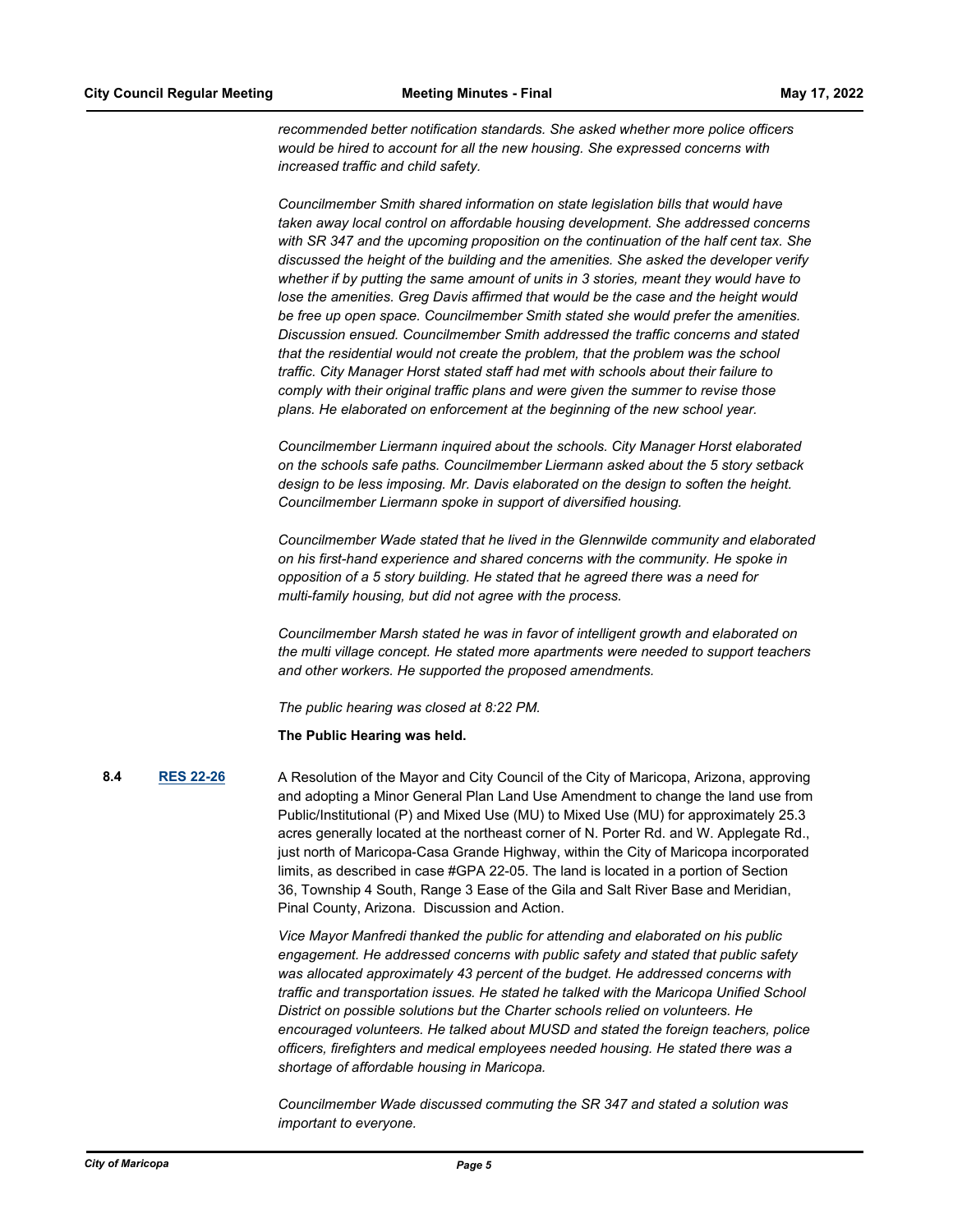*Councilmember Smith asked staff to elaborate on the traffic impact study. City Engineer, Eduardo Raudales elaborated on the process of the traffic impact analysis. He stated growth was accounted and elaborated. He stated it included traffic generated by all development in the area. He stated it also took into account the school traffic. City Manager Horst stated the traffic analysis also included future land use. Discussion ensued. Councilmember Smith asked Mr. Davis how it would affect the project if they had to go to 3 stories. Mr. Davis stated it would definitely reduce the amenities and would change the prestige and scope of the project. Discussion ensued.*

*Vice Mayor Manfredi asked City Attorney Denis Fitzgibbons clarification on whether the vote would approve the height. Mr. Fitzgibbons and City Manager Horst clarified it would approve the height for five stories.* 

*Councilmember Marsh spoke in support in order to attract more companies. Vice Mayor Manfredi elaborated he didn't initially like the idea of five stories but he would rather have five stories with amenities. He addressed concerns with traffic and public safety. Discussion ensued.* 

*Mayor Price discussed balancing issues and the by-right concept. He elaborated on the proposed bills that keep going before legislation to limit local power on zoning for affordable housing. He discussed the inconvenience of growth of the city and stated he understood the Glennwilde community because Maricopa Meadows and other communities had similar concerns. He stated he struggled with the height issue however he didn't want something ordinary and was in favor of the amenities. A brief discussion ensued.*

**A motion was made by Councilmember Smith, seconded by Councilmember Marsh, that this Resolution be Approved. The motion carried by the following vote:**

- **Aye:** Mayor Christian Price, Vice Mayor Vincent Manfredi, Councilmember Amber Liermann, Councilmember Bob Marsh and Councilmember Nancy Smith Aye: 5 -
- **Nay:** 2 Councilmember Rich Vitiello and Councilmember Henry Wade

**8.5 [ORD 22-11](http://maricopa.legistar.com/gateway.aspx?m=l&id=/matter.aspx?key=11226)** An Ordinance of the Mayor and City Council of the City of Maricopa, Arizona, approving and adopting an amendment to the City's Zoning Map to rezone approximately 25.3 acres of land generally located at the northeast corner of N. Porter Rd. and W. Applegate Rd., just north of Maricopa-Casa Grande Hwy, within the City of Maricopa incorporated limits, from Light Industry & Warehouse (CI-1) to Planned Area Development (PAD) as described in Zoning Case #PAD 22-05. The parcel of land is located in a portion of Section 36, Township 4 South, Range 3 East, of the Gila and Salt River Meridian, Pinal County, Arizona. Discussion and Action.

> **A motion was made by Councilmember Smith, seconded by Councilmember Marsh, that this Ordinance be Approved. The motion carried by the following vote:**

- **Aye:** Mayor Christian Price, Vice Mayor Vincent Manfredi, Councilmember Amber Liermann, Councilmember Bob Marsh and Councilmember Nancy Smith Aye: 5 -
- **Nay:** 2 Councilmember Rich Vitiello and Councilmember Henry Wade
- **8.6 [MISC 22-15](http://maricopa.legistar.com/gateway.aspx?m=l&id=/matter.aspx?key=11237)** The Mayor and City Council shall discuss and possibly take action on adopting a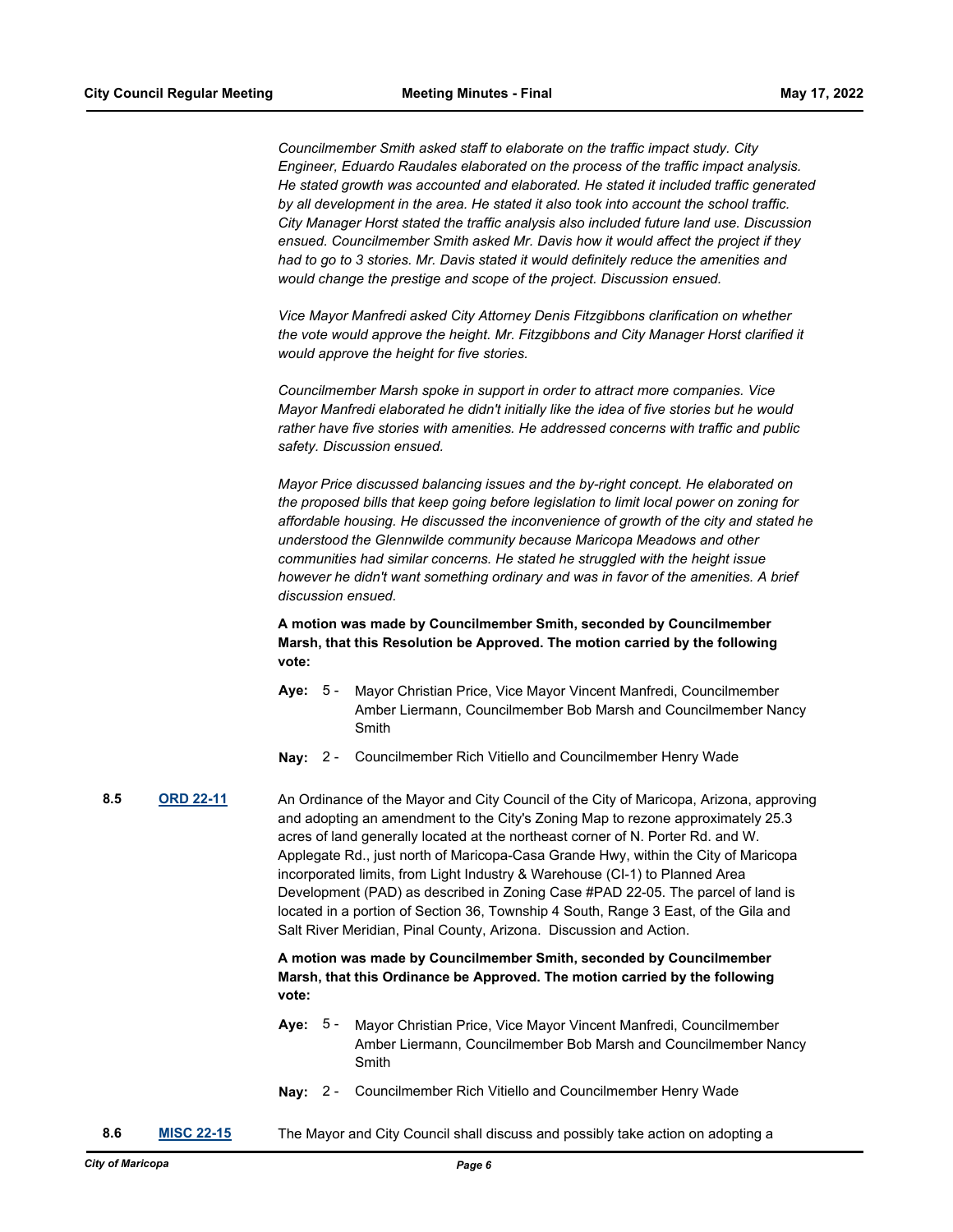tentative budget for fiscal year 2022-2023 (FY22-23) and the 5-Year Capital Improvement Plan. Discussion and Action.

*Mayor Price recused himself to avoid any perception of conflict of interest.*

*Matt Kozlowski, Chief Financial Officer gave a PowerPoint Presentation on the proposed budget. He provided highlights of the FY 2023 process. He read the Budget Transmittal Letter from City Manager Rick Horst. He detailed the primary and secondary tax rates. He stated the proposed tax reduction would give back to residents. He discussed Revenues over Expenditures for FY 22-23 including the projected growth of revenues and expenditures. He turned the presentation to Ben Bitter to present on the Capital Improvement Projects, (CIP).* 

*Mr. Bitter detailed where the money for the CIP was going and where it was coming from. He detailed projects such as the light at Chase, pavement improvements of Anderson Road and Peters and Nall Road, the SR 347 widening project by Cobblestone Farms Drive, the new Police administration and dispatch center, and the right of way landscaping beautification projects throughout the city.*

*Brian Ott commended the proposed budget. He stated he would like more money to go to the Police Department. He commended the City Manager and Council.* 

*City Manager Horst discussed public safety and stated the city was adding 4 more officers and would use more non-sworn officers.* 

*Councilmember Smith stated she was proud of the fiscal responsibility of the City and that the revenue was higher than the expenditures. She discussed the business analyst positions. She invited MPD Chief Hughes elaborate on the new 4 officer positions and non-sworn positions.* 

*Chief Hughes discussed non-sworn officers. City Manager Horst discussed the new 311 service, and that it would take approximately a year to set up.* 

*Councilmember Wade asked if there were promotion opportunities for officers. City Manager Horst responded they authorized a new rank of corporal and there would be 6 new positions. Chief Hughes elaborated. A brief discussion ensued.*

**A motion was made by Councilmember Wade, seconded by Councilmember Marsh, that this Miscellaneous Item be Approved. The motion carried by the following vote:**

- Aye: 6 Vice Mayor Vincent Manfredi, Councilmember Amber Liermann, Councilmember Bob Marsh, Councilmember Nancy Smith, Councilmember Rich Vitiello and Councilmember Henry Wade
- **Recused:** 1 Mayor Christian Price

## **9. Executive Session**

**9.1 ES 22-21** The Mayor and City Council may go into executive session for the purpose of discussion or consultation with the City Attorney and designated representatives of the City in order to consider its position and instruct its representatives regarding the Intergovernmental Agreement with Pinal County for co-located court services, the terms thereof; and legal advice regarding the same, pursuant to A.R.S. §38-431.03(A)  $(1)$ ,  $(A)(3)$  and  $(A)(4)$ .